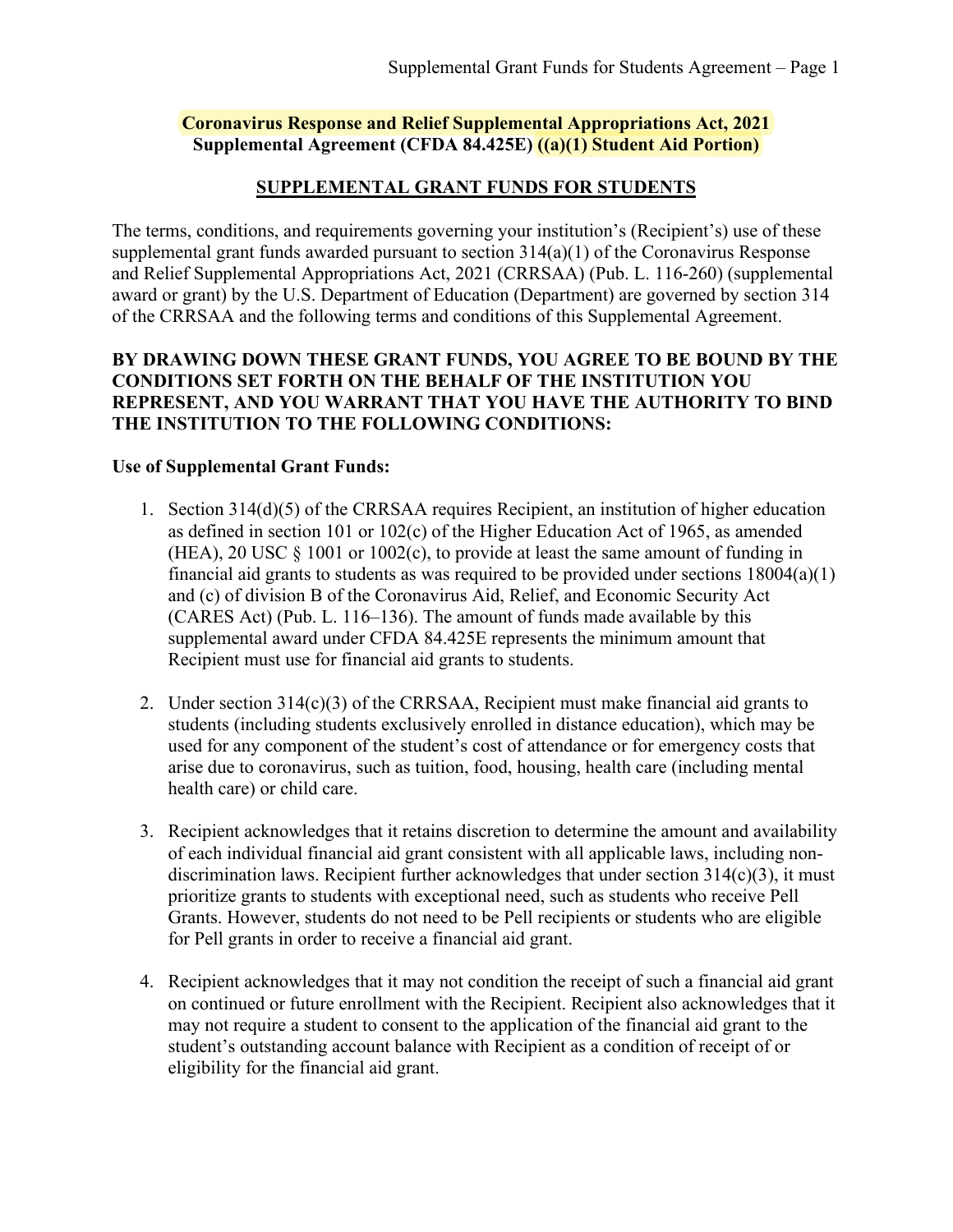- 5. In consideration for this award, Recipient agrees that Recipient holds these grant funds in trust for students and acts in the nature of a fiduciary for students.
- 6. Recipient acknowledges that the Secretary recommends (a) the maximum Federal Pell Grant for the applicable award year as an appropriate maximum amount for a student's financial aid grant in most cases, and (b) that the Recipient should consider each student's particular socioeconomic circumstances in the administration of these grants.
- 7. The Secretary strongly encourages Recipient's financial aid administrator to exercise the use of professional judgment available under HEA section 479A, 20 USC § 1087tt, to make adjustments on a case-by-case basis to exclude individual financial aid grants from the calculation of a student's expected family contribution. The Secretary does not consider these individual financial aid grants to constitute Federal financial aid under Title IV of the HEA.
- 8. Recipient must notify the Department within 30 days of making a determination that itis required to remit payment to the Internal Revenue Service for the excise tax paid on investment income of private colleges and universities under section 4968 of the Internal Revenue Code of 1986 for tax year 2019 via the Required Notification of Endowment Excise Tax Paid form provided attached to this GAN, pursuant to section 314(d)(6) of the CRRSAA. Recipient acknowledges that if it was required to remit payment to the Internal Revenue Service for this excise tax paid, and if it is not an institution that has been designated as an eligible work college under HEA section 448, 20 USC § 1087-58:
	- a. Recipient must not draw down more than 50% of its total allocation received under CRRSAA section 314(a)(1) (combined Student Aid Portion and Institutional Portion grants under CFDAs 84.425E and 84.425F), unless a waiver of this condition has requested by Recipient and until approved by the Secretary under CRRSAA section 314(d)(6)(B).
	- b. Recipient must use its remaining available funds only for financial aid grants to students consistent with CRRSAA section 314(c)(3), or for sanitation, personal protective equipment, or other expenses associated with the general health and safety of the campus environment related to the qualifying emergency, unless a waiver of this condition has been requested by Recipient and until approved by the Secretary under CRRSAA section 314(d)(6)(B), and subject to other applicable requirements in section 314.

# **Grant Administration:**

9. Recipient acknowledges that consistent with 2 CFR § 200.305, it must minimize the time between drawing down funds from G5 and paying incurred obligations (liquidation). Recipient further acknowledges that if it draws down funds and does not pay the incurred obligations (liquidates) within 15 calendar days it may be subject to heightened scrutiny by the Department, Recipient's auditors, and/or the Department's Office of the Inspector General (OIG). Recipient further acknowledges that returning funds pursuant to mistakes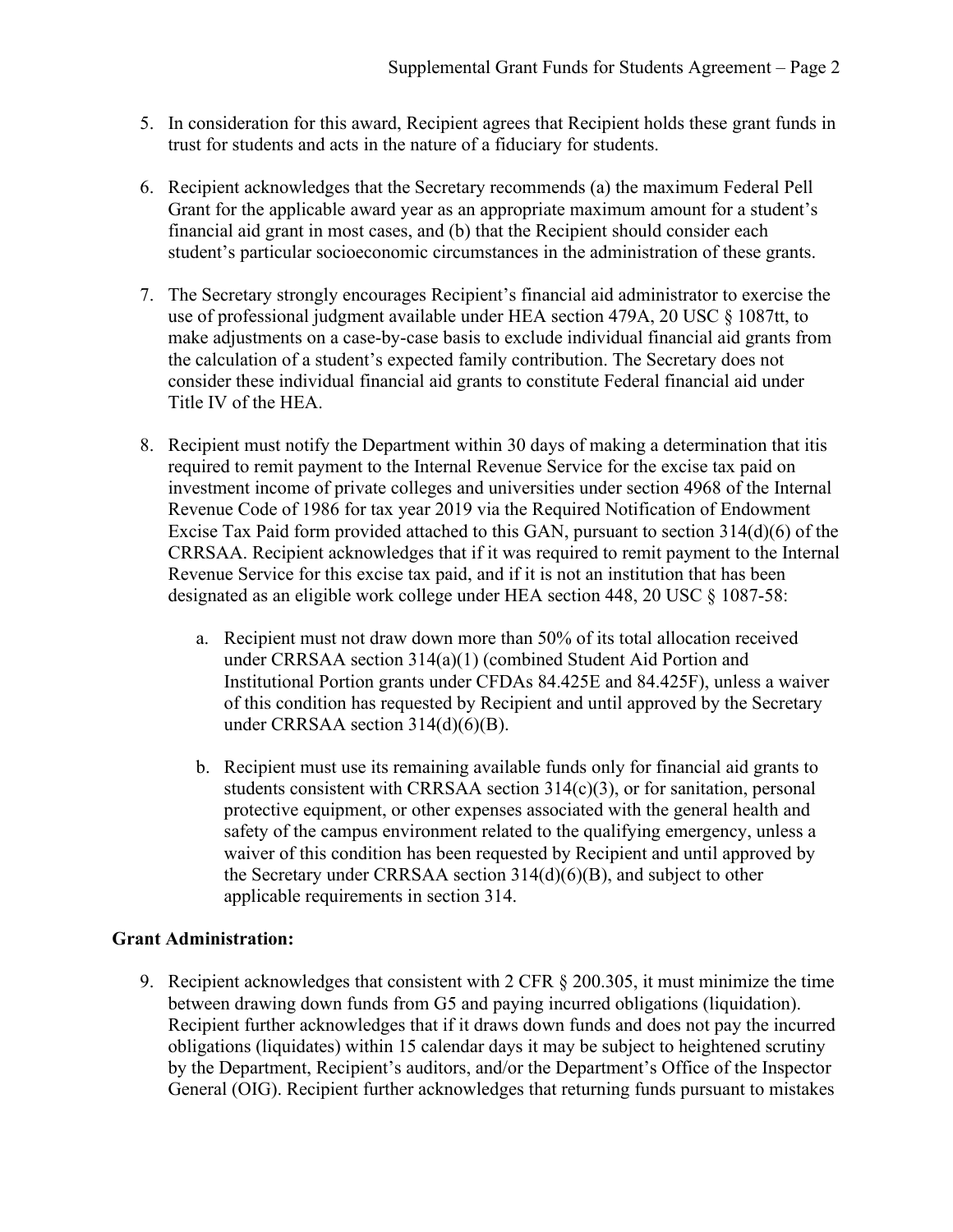in drawing down excessive grant funds in advance of need may also be subject to heightened scrutiny by the Department, Recipient's auditors, and/or the Department's OIG. Finally, Recipient acknowledges that it must maintain drawn down grant funds in an interest-bearing account, and any interest earned on all Federal grant funds above \$500 (all Federal grants together) during an institution's fiscal year must be returned (remitted) to the Federal government via a process described here:

[https://www2.ed.gov/documents/funding-101/g5-returning-interest.pdf.](https://www2.ed.gov/documents/funding-101/g5-returning-interest.pdf)

- 10. Recipient may not charge any indirect or administrative costs to funds made available under this supplemental award because the allocation in this grant award represents the minimum amount of funds that must be distributed to students.
- 11. Recipient acknowledges that any obligation under this grant (pre-award costs pursuant to 2 CFR § 200.458) must have been incurred on or after December 27, 2020, the date of the enactment of the CRRSAA.
- 12. Recipient must promptly and to the greatest extent practicable distribute all grant funds from this award in the form of financial aid grants to students within the one-year period of performance (2 CFR § 200.77) specified in Box 6 of this Grant Award Notification (GAN).
- 13. Recipient must, to the greatest extent practicable, continue to pay its employees and contractors during the period of any disruptions or closures related to coronavirus pursuant to section 315 of the CRRSAA.
- 14. Recipient acknowledges that its failure to draw down any amount of its supplemental grant funds within 90 days of the date of this supplemental award will constitute nonacceptance of the terms, conditions, and requirements of this Supplemental Agreement and of these supplemental grant funds. In such event, the Department, in its sole discretion, may choose to deobligate these supplemental grant funds or take other appropriate administrative action, up to and including terminating the grant award pursuant to 2 CFR § 200.340.

#### **Reporting and Accountability:**

15. Recipient must promptly and timely report to the Department on the use of funds no later than 6 months after the date of this supplemental award in a manner to be specified by the Secretary pursuant to section 314(e) of the CRRSAA. Recipient must also promptly and timely provide a detailed accounting of the use of funds provided by this supplemental award in such manner and with such subsequent frequency as the Secretary may require. Recipient will comply with any other applicable reporting requirements including those in Section 15011(b)(2) of Division B of the CARES Act. Recipient acknowledges the Department may require additional or more frequent reporting to be specified by the Secretary.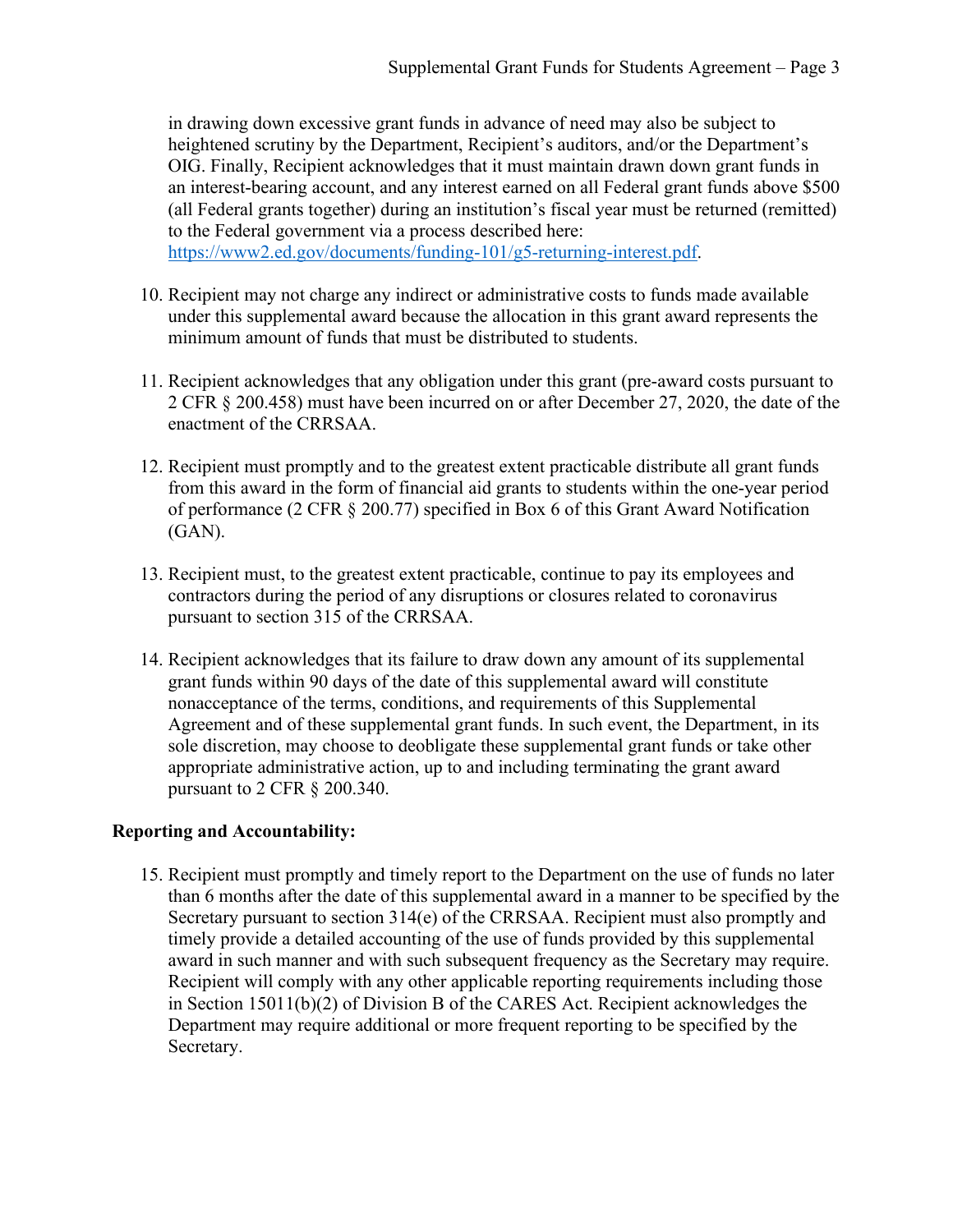- 16. Recipient must comply with all requirements of the Single Audit Act Amendments of 1996, 31 USC § 7501, et seq. (Single Audit Act) and all applicable auditing standards. Considering that the HEERF grant program is a new program not previously audited or subjected to Department oversight, and the inherent risk that comes with a new program, the Department strongly suggests that the HEERF grant program be audited as a major program in the first fiscal year(s) that the institution received a HEERF grant.
- 17. Recipient acknowledges it is under a continuing affirmative duty to inform the Department if Recipient is to close or terminate operations as an institution or merge with another institution. In such cases, Recipient must promptly notify in writing the assigned education program officer contact in Box 3 of the GAN. Additionally, Recipient must promptly notify the assigned education program officer if the Recipient's Authorized Representative changes.
- 18. Recipient must cooperate with any examination of records with respect to the advanced funds by making records and authorized individuals available when requested, whether by (i) the Department and/or its OIG; or (ii) any other Federal agency, commission, or department in the lawful exercise of its jurisdiction and authority. Recipient must retain all financial records, supporting documents, statistical records, and all other non-Federal entity records pertinent to a Federal award for a period of three years from the date of submission of the final expenditure report pursuant to 2 CFR § 200.334.
- 19. Recipient acknowledges that failure to comply with this Supplemental Agreement, its terms and conditions, and/or all relevant provisions and requirements of the CRRSAA or any other applicable law may result in Recipient's liability under the False Claims Act, 31 USC § 3729, et seq.; OMB Guidelines to Agencies on Governmentwide Debarment and Suspension (Nonprocurement) in 2 CFR part 180, as adopted and amended as regulations of the Department in 2 CFR part 3485; 18 USC § 1001, as appropriate; and all of the laws and regulations referenced in the "Applicable Law" section of this Certification and Agreement, below.

# **Applicable Law:**

- 20. Recipient must comply with all applicable assurances in OMB Standard Forms (SF) SF-424B and SF-424D (Assurances for Non-Construction and Assurances for Construction Programs), including the assurances relating to the legal authority to apply for assistance; access to records; conflict of interest; nondiscrimination; Hatch Act provisions; labor standards; Single Audit Act; and the general agreement to comply with all applicable Federal laws, executive orders, and regulations.
- 21. Recipient certifies that with respect to the certification regarding lobbying in Department Form 80-0013, no Federal appropriated funds have been paid or will be paid to any person for influencing or attempting to influence an officer or employee of any agency, a Member of Congress, an officer or employee of Congress, or an employee of a Member of Congress in connection with the making or supplementing of Federal grants under this